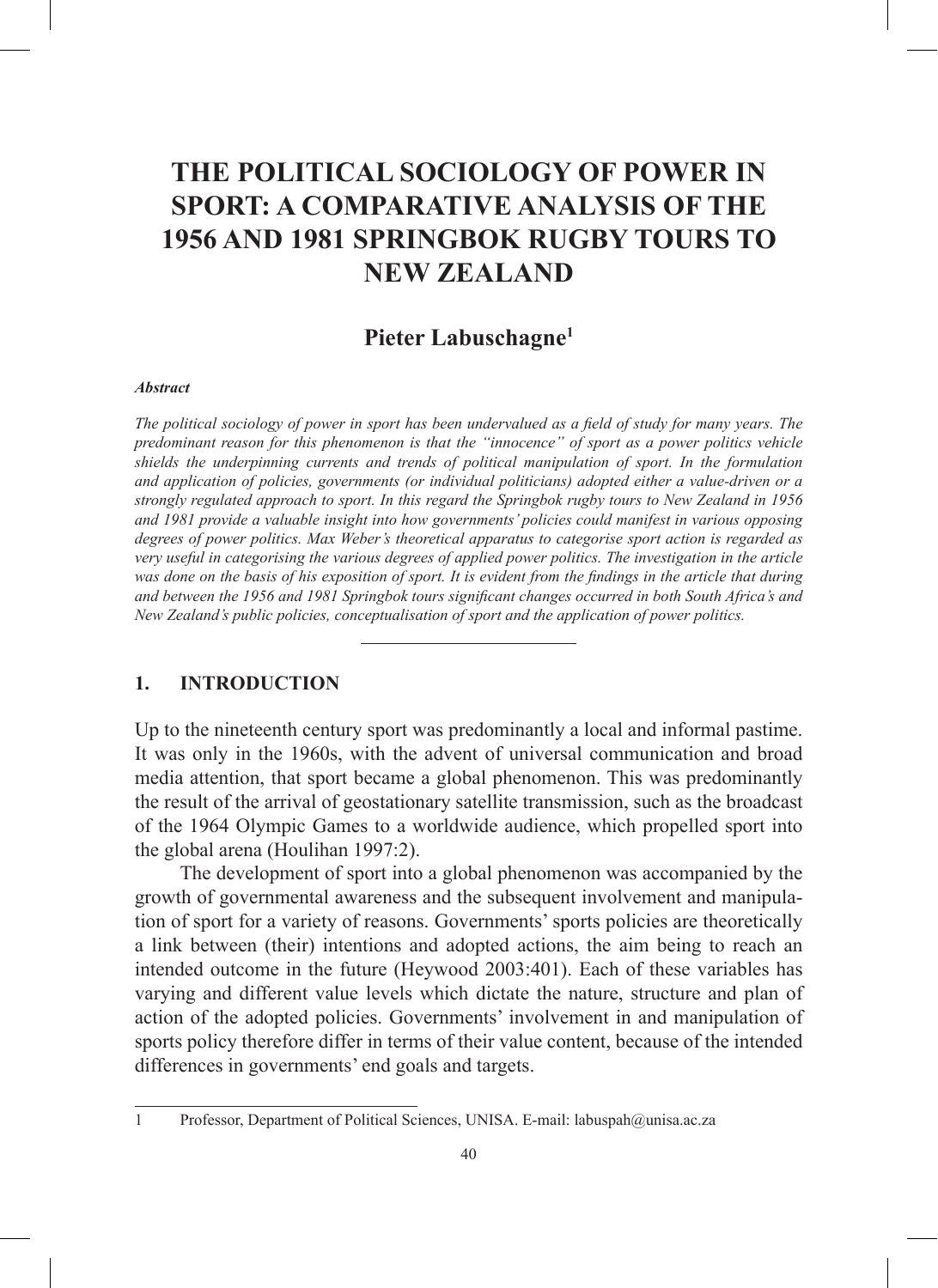The historical relationship between South Africa and New Zealand in sport, specifically rugby, therefore reflected contrasting end goals as a result of the role and status of different normative values in their formulated policies.

The rugby relations between South Africa (Springboks) and New Zealand (All Blacks) in the predemocratisation era fall into two distinctive and identifiable periods, namely 1921-1967 and 1967-1985. These two periods could also be comparatively divided into a preglobal phase, during which the 1956 Springbok tour to New Zealand took place, and a global phase, during which the 1981 Springboks toured New Zealand.

This long and dynamic relationship between the two powerhouses of rugby provides the opportunity for a comparative study to categorise, understand and explain the differences in their perception and evaluation of sport, and the role that values played in their respective sports policies. The comparison could also be enhanced by an application of the exposition of the German sociologist, Max Weber, of the different actors' social action. Weber's theoretical exposition provides a valuable framework for the methodological analysis of South Africa and New Zealand's social interrelationship and policies in rugby during the two tours.

### **2. PURPOSE OF THE ARTICLE**

The primary purpose of the article is to make a comparative analysis (Hague  $\&$ Harrop 1995:66) of the 1956 and 1981 Springbok rugby tours to New Zealand. The objective is to use a case study to isolate the interrelationship between South Africa and New Zealand in order to demonstrate their contrasting public policies, social actions and ultimately their different sports policies.

Both tours (1956 and 1981) were hallmarked by predominant strong underlying social actions which directed their encapsulating policies. However, the challenge will not only be to identify their contrasting approaches to sport, but also to emphasise the significant paradigm value shift that took place in their respective policies from 1956 to 1981.

## **3. METHODOLOGY OF THE ARTICLE**

Sociology as a social sciences discipline *inter alia* entails the ability to explain and predict social events and patterns. One of the subfields of sociology, the sociology of sport, has the more nuanced challenge to construct theories to analyse, explain and predict sport-related behaviour, processes and structures (Cantelon & Ingham 2002:67).

Over time a number of theories have developed in (sports) sociology which are useful in explaining the nature of sport and could contribute to an analysis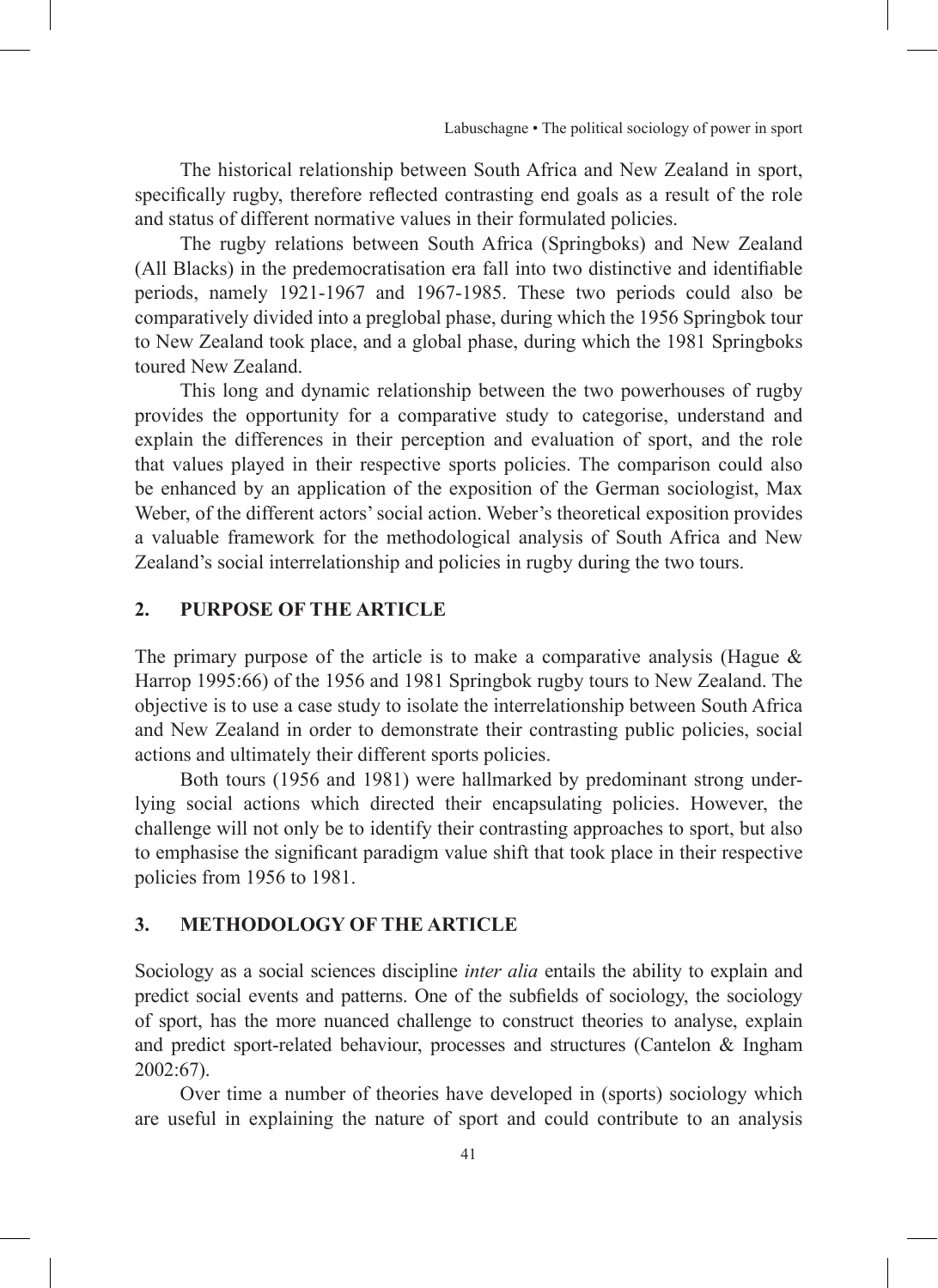of relationships in sport between different countries. In this regard Max Weber's influence and impact on sports sociology was without a doubt substantial to methodologically underpin an investigation. His insight into human action in sport is very useful, especially regarding the framework of human action which provides a valuable methodological means of ordering, outlining and explaining specific sports actions and relationships.

Weber's exposition was therefore the preferred choice to structure an investigation into the rugby relations between New Zealand and South Africa. The application of his broad methodology will enhance the understanding of the interrelationship of sport (rugby) with politics and shed light on the specific choices that were made and the outcomes that were achieved during this period. The behaviour, processes and structures of the two governments and rugby federations were politically very dynamic, packed with strong internal and external dynamics, providing a fertile field for investigation.

#### **4. WEBER ON THE SOCIOLOGY OF SPORT**

Weber reiterates that to fully understand human action (in sport), an "ideal" type methodology should be developed to investigate the different approaches to sport (Cantelon & Ingham 2002:67). Weber's own basic outline is strongly based on rationalisation theory and he maintained that the process of rationalisation has a profound impact on life and on the way social action (such as sport) could be characterised (Cantelon & Ingham 2002:67).

Weber classifies social action into four ideal types, namely instrumentally rational, value rational, traditional and emotional. For the purposes of this article only the first two of the expositions will be outlined, because they are directly applicable to this specific investigation.

*Instrumentally rational action* involves regulatory action (policy) towards the attainment of a goal (or policy) that is deliberately selected by the actor from several available goals. This decision involves the rational consideration of alternative means to reach the end goal, after weighing up the advantages and disadvantages of each goal. One of the alternatives is then selected and deliberately pursued (Cantelon & Ingham 2002:67; Weber 1948:117). If *this* decision (or choice) is made on a central governmental level to accumulate political advantages, the result is that this instrumentally rational approach (as a sports policy) intrudes more and more into the private space of citizens. Therefore, if a government follows the instrumentally rational approach to sport the objective is not primarily to gain advantages for the participants, but also to benefit those on the periphery of the action. The agenda of the central government is to accumulate the "spinoff advantages", such as accumulated international prestige or the reinforcement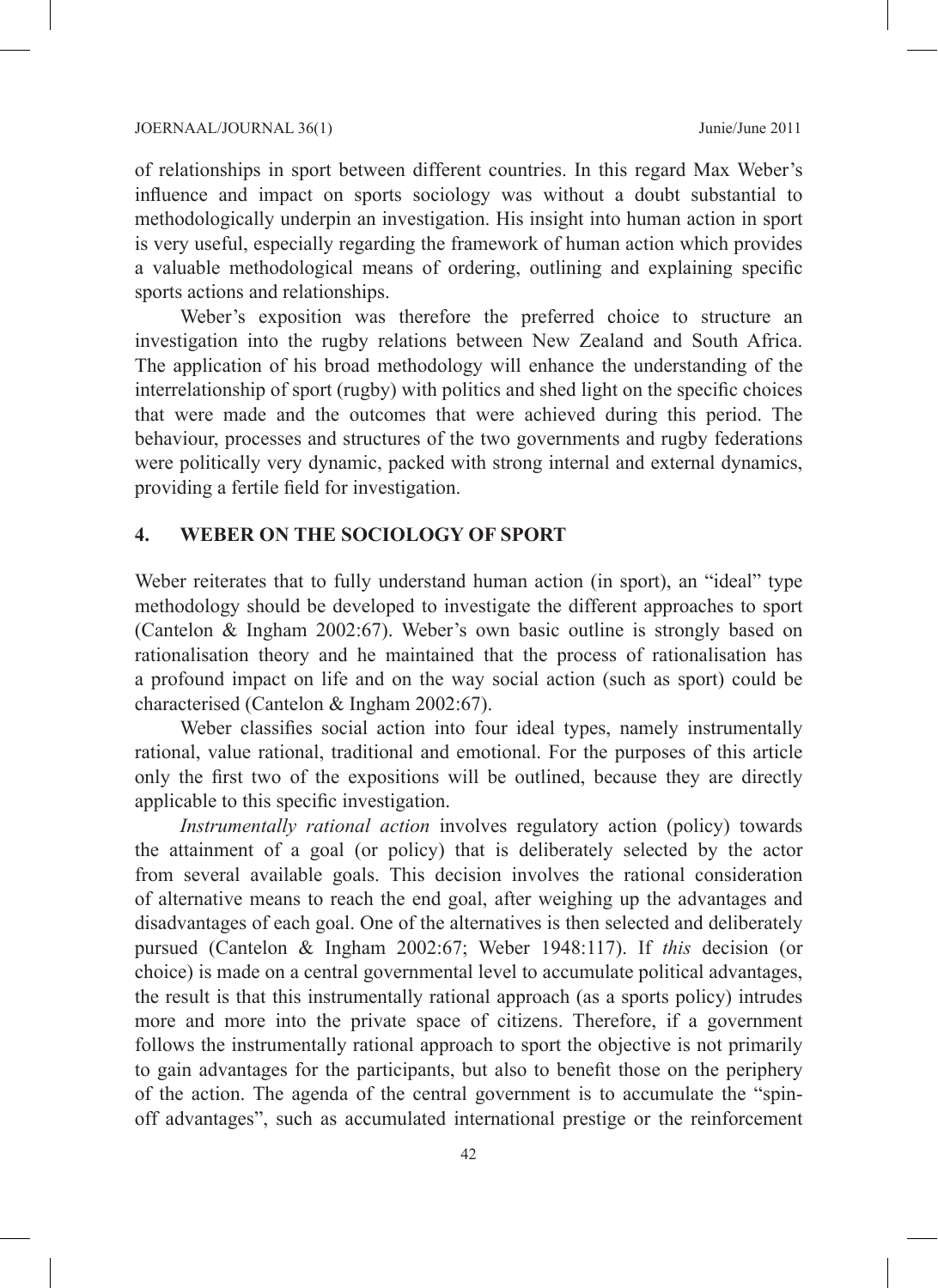of a specific political agenda. In the process the athletes or rugby players are being partially alienated, because of the marked regulation and intrusion that take place at a central level.

In contrast, *value action* or *value-rational idealism* refers to action undertaken by decision makers (either government or sports federations) with a strong regard for formulated, ultimate or absolute values. As Cantelon and Ingham (2002:68) explain, value rationality can be seen in anyone who acts according to his or her convictions. Weber (1948: 25) uses the expression, "I did what I did because of my beliefs, it was my duty and my honour", to epitomise this approach.

The difference between instrumentally rational and value action is clearly located in the role that values play in the two approaches. Values play a more subservient role in instrumentally rational action, whereas values fulfil a more dominant role in value-rational idealism.

These two actions, the instrumentally rational and the value rational, will be utilised as an approach to analyse the underlying policies of the 1956 and the 1981 Springbok tours to New Zealand. In varying forms and different degrees the two contrasting actions featured in the formulation of their governments' and federations' respective sports policies and the way in which the tours to New Zealand were conducted, within the prevailing political context of that period. The methodology of the article will therefore be to outline both tours (1956 and 1981) in relation to the dominant role or subservient role that values played in the face of domestic political realities.

The power-political relationship which structures, confines and demarcates social action flows deductively from the broader political context of the respective countries. It is therefore understandable that South Africa's and New Zealand's application of power relationships from a central level downwards to their sports policies would differ, because of the development from different contrasting historical and political vantage points and the different appreciation of basic values.

To keep politics from creeping into sport is an insurmountable task. Power politics regularly camouflages itself under the innocent cloak of sports policies and seeps into the regulatory network of sport. This phenomenon is encapsulated in Weber's instrumentally rational approach to sport, where specific political goals are selected and pursued, while values (in sport) are greatly underplayed in the process.

Furthermore, in relation to the Gramscian notion of hegemony (the ideological and cultural domination of one class over the other), this political domination is specifically achieved by engineering consensus by controlling the cultural forms and pastimes of society such as sport (Jarvie 2006: 29). In this manner the former South African apartheid regime controlled all cultural forms, including sport, by developing a strong regulatory and instrumental approach. In the process basic human values for the larger society were grossly neglected.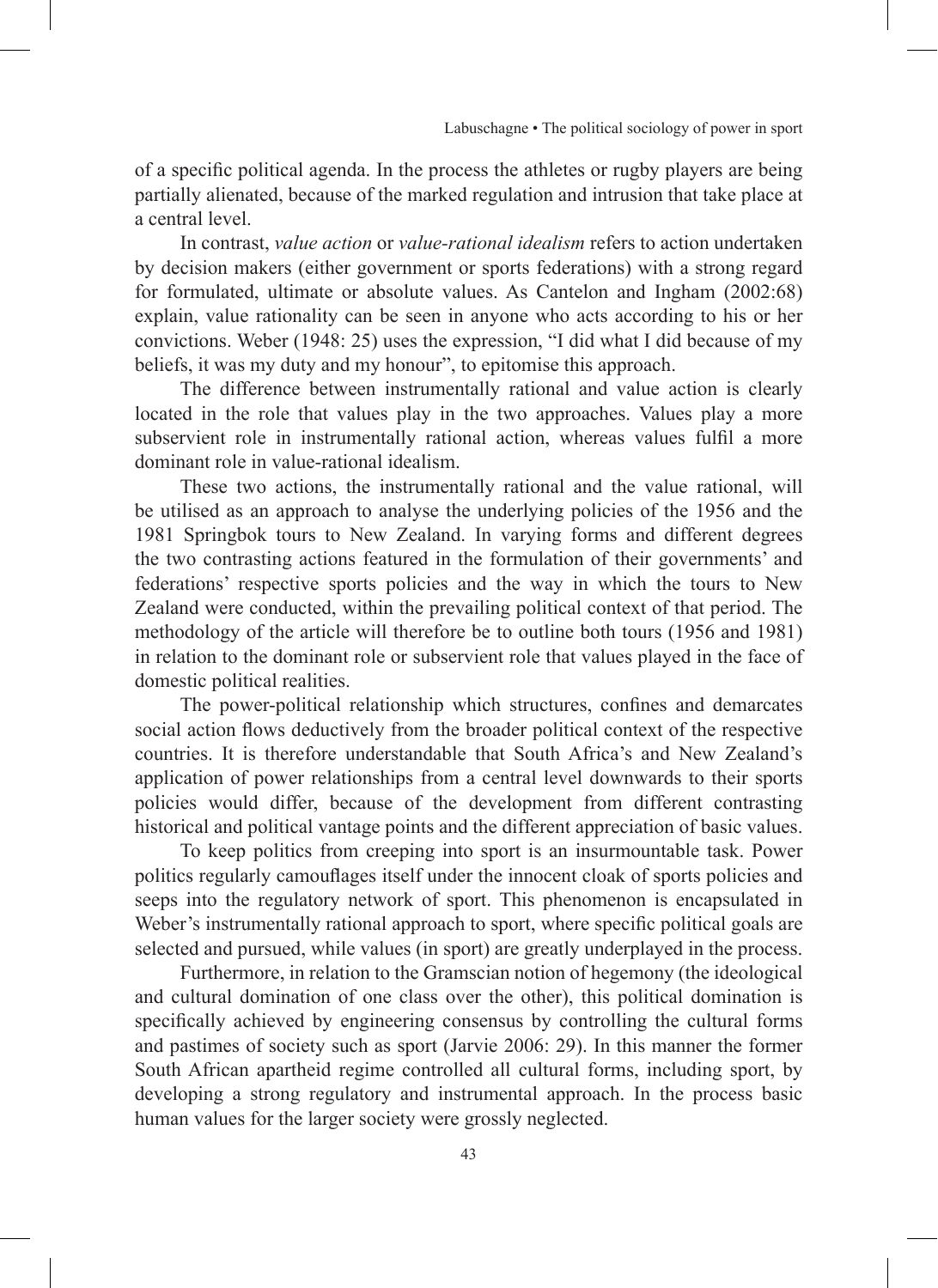According to Russell (Hargreaves 1986:3), power is the core concept of the social sciences and with sport intrinsically part of (political) sociology it is therefore natural that it forms an integral part of this hegemony. Hargreaves (1986:3) explains that when the term "power" is used, it actually refers to a relationship between classes and different agents. The outcome of this relationship is determined by the agents' access to relevant resources and the use of appropriate strategies in specific conditions when in competition with other agents. Sport is one cultural form in which these agency/power dynamics can be studied, because as Sugden and Tomlinson (2002:9) explain, power relationships are inherently social relationships.

With this theoretical outline in mind, the two periods (1956 and 1981) will now be outlined, in relation to Weber's methodological categorisation of social action.

## **5. SOWING THE SEEDS: SOUTH AFRICA'S REGULATORIAL APPROACH TO SPORT**

During the apartheid era South Africa followed a strong regulatory approach (instrumentally rational) to sport (rugby) that eventually initiated and fuelled its sports isolation. The institutionalised segregation in the political and socioeconomic domains was directly reflected in sport, where strict separation was enforced between racial groups, with very little regard for basic human rights and values. South Africa's discriminatory regulations and racial discrimination in sport, with little regard for basic values, therefore led to its expulsion from almost all sports codes in the 1960s, most noteworthy in 1976 from the International Amateur Athletics Federation at its congress in Montreal (Le Roux 1984:39) and the International Olympic Committee in 1970. The last Olympic Games that South Africa was allowed to participate was the 1960 Rome Olympic Games (Wallechinsky 1984:xix).

However, in spite of this global condemnation, South Africa's historic ties in sport with New Zealand allowed for continued, but limited international contact from 1964 to 1981. The two countries sustained a rugby relationship in direct contrast to South Africa's almost blanket isolation and alienation in sport. The Springboks were able to exploit their rugby brotherhood and the "kith and kin" sentiment to the maximum with the All Blacks, thereby keeping the rugby channels between the two countries open. New Zealand remained one of a few countries that steadfastly maintained contact and who played against the Springboks in spite of the global call for a blanket boycott and the universal condemnation of ties with South Africa. In reality, however, international pressure was mounting and consecutive rugby tours between the two countries were accompanied by increased international pressure and controversy. The 1976 All Black tour to South Africa was internationally sharply condemned and in protest over 22 African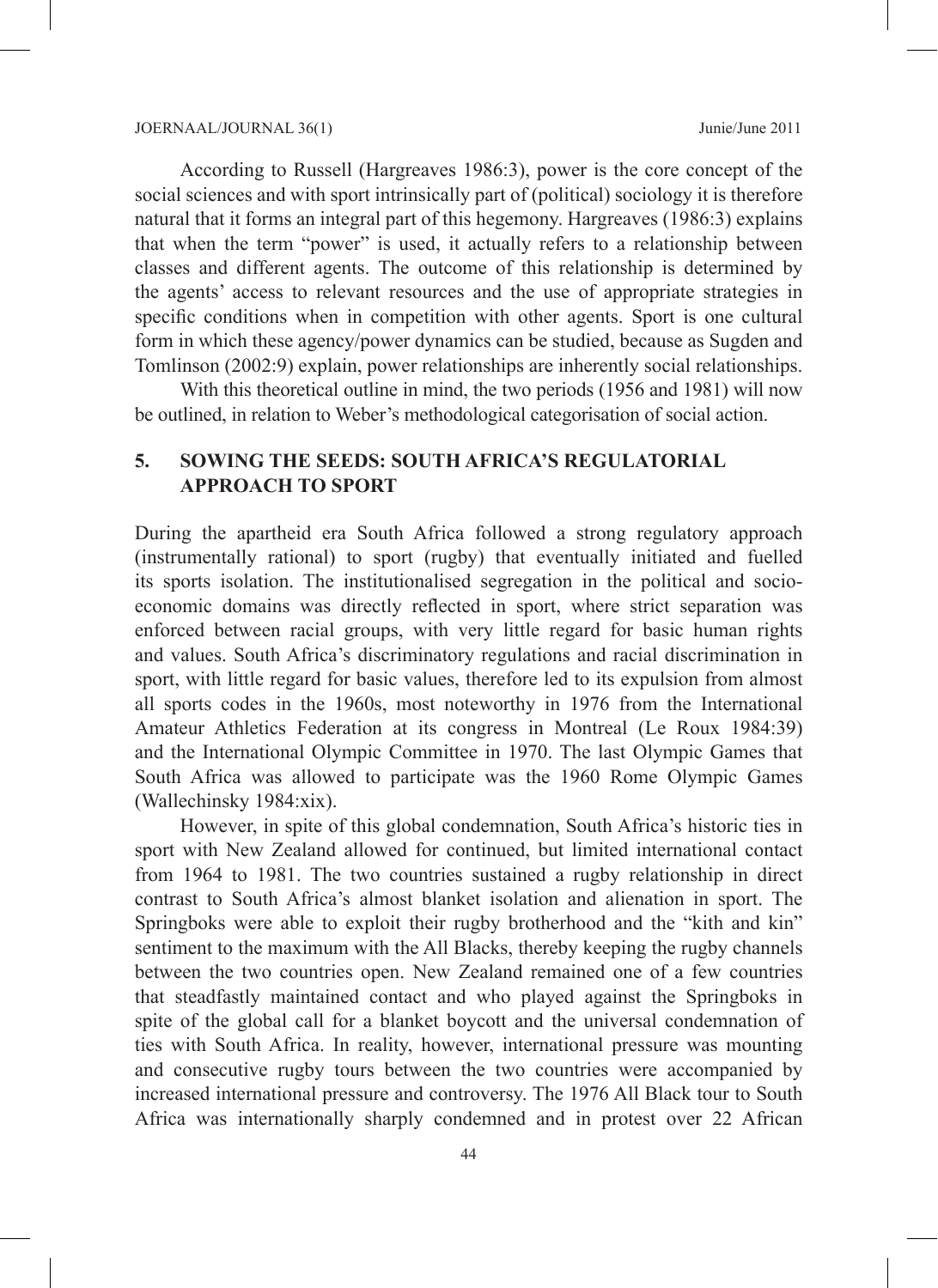countries withdrew from the Montreal Olympic Games because of New Zealand's participation in the Games.

During the early 1980s the international tide of opposition against South African apartheid policies reached a pinnacle relegating the country to a beleaguered state, isolated on almost every front in the international sphere. South Africa, traditionally proud of its sporting prowess, was almost totally excluded from international competition, expelled from membership of most major international bodies, such as the International Olympic Committee, the International Cricket Board, the International Amateur Athletics Federation and all other major organisations. (However, South Africa managed to remain a member of the International Rugby Board, but scheduling tours to South Africa became an increasing headache.)

## **6. SPORT IS WARFARE BY OTHER MEANS – THE 1956 SPRINGBOK TOUR TO NEW ZEALAND**

The defeat in 1956 of the All Blacks rugby team by the visiting Springboks during the Wellington test created uproar throughout the two-island state (Dobson 1996:95). This defeat in the second test against their perennial foe, the Springboks, gave rise to dreaded visions of a second consecutive home series defeat and also a repeat of the 1949 humiliation when the All Blacks were whitewashed during their four-test tour to South Africa. Tiny White, captain of the All Blacks, recalled how the charismatic New Zealand rugby official, Tom Pearce, exclaimed after the defeat that the economy would collapse if they would lose the series against the Springboks (Howitt 1975:296).

The defeat created a wave of sheer terror that swept frenetically through New Zealand. Every available resource was poured into a counteroffensive to turn the tables in the two remaining tests against the Springboks. However, this excitement cloaked the deeper normative issues and questions in New Zealand, such as continued rugby relations with South Africa with its racial policies, which had already impacted negatively on their own societal arrangements and societal values.

However, in reality the impetus during the period from 1921 to 1967 to maintain rugby contact with the Springboks was so strong that South Africa's "racial prejudices and discrimination" were allowed to be "exported" to New Zealand. The New Zealand rugby officials directly, and the politicians indirectly, "aligned" themselves with the South African politicians' "request" to exclude Maori players from their national teams against the Springboks on the flimsy pretext that "the Maori should not be exposed to the insult of apartheid" (Maclean 2008:4). However, the stark reality was that the Maoris were not welcome in South Africa. As a conciliatory gesture the New Zealand Rugby Football Union (NZRFU)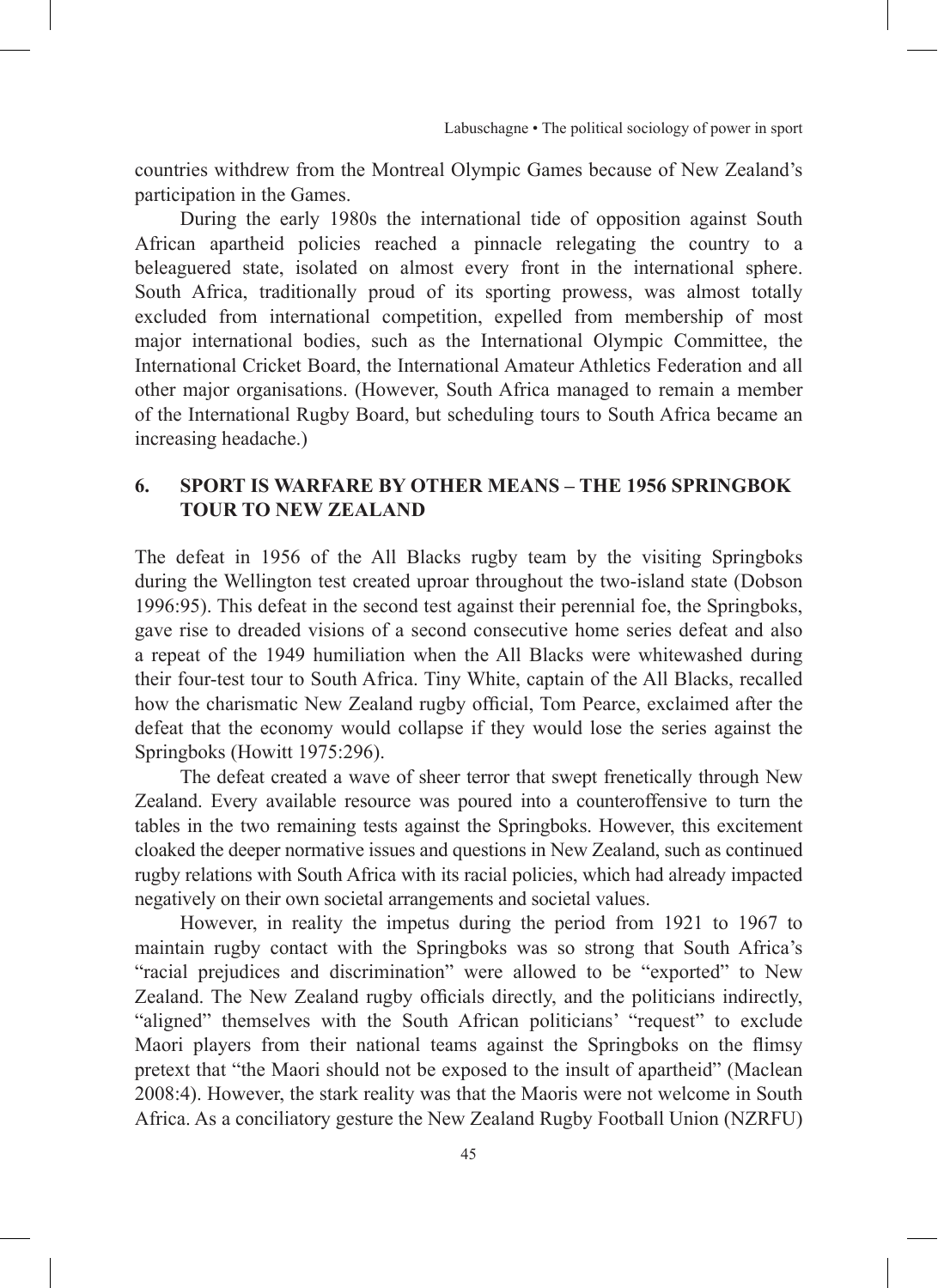therefore excluded top Maori players from the 1928 All Black team that toured South Africa. This pattern was also followed during the 1949 and 1960 tours, when the top Maori players had to look on despondently as the ship sailed from New Zealand without them.

#### **7. 1956 SPRINGBOK TOUR TO NEW ZEALAND**

#### **7.1 South Africa's instrumentally rational approach to sport**

South Africa's sports policy in the period leading up to and during the 1956 Springbok tour fits squarely into Weber's categorisation of the instrumentally rational action approach to sport.

From as early as the late nineteenth and early twentieth century, South African politicians freely regulated sport to achieve political ends. From early on politicians used sport as an instrumentally rational mechanism to strengthen and ensure a segregationist society in South Africa. In two of the major sporting codes, rugby and cricket, politicians and even sports administrators ensured that the driving sociological and political imperative behind sports policies would be segregation, thereby nullifying the inherent quality of sport as a unifier in a diversified society.

As early as the nineteenth century the Prime Minister of the Cape, Cecil John Rhodes, used cricket in his efforts to create a segregationist structure in Southern Africa (Murray & Vahed 2009:43). Rugby football followed closely behind and as Booley (1998:14) explained, its administrators in the early twentieth century were equally determined to launch rugby on its segregated path, thereby depriving rugby of its potential at the social level to unite the diverse racial sectors in the country. In this manner sport strengthened the existing colonial legacy and patriarchal rule as an instrument for regulating South African society.

The National Party with its vision of apartheid policies won the 1948 general election and adopted an even stronger regulatory approach to sport, which accelerated and institutionalised the segregation process in South Africa. The new regime enacted various segregationist laws and bylaws to ensure that sport in the country mirrored the national policy of apartheid. In 1964 Jan de Klerk, the Minister of the Interior, announced a strong regulatory sports policy which reinforced the prevailing position of separateness and inequality between the various races in South Africa (Allison 1986:115) with the result that sport became highly centralised and strongly regulated. As Keech (2002:167) explains, the predominately (white) Afrikaner authorities progressively used sport on the domestic level as a tool to maintain their political ascendancy over the English community and the non-white population.

Griffiths (2006: 126) describes this manifestation of Afrikaner Nationalism and the total control of rugby through the Afrikaner "Broederbond" (Brotherhood)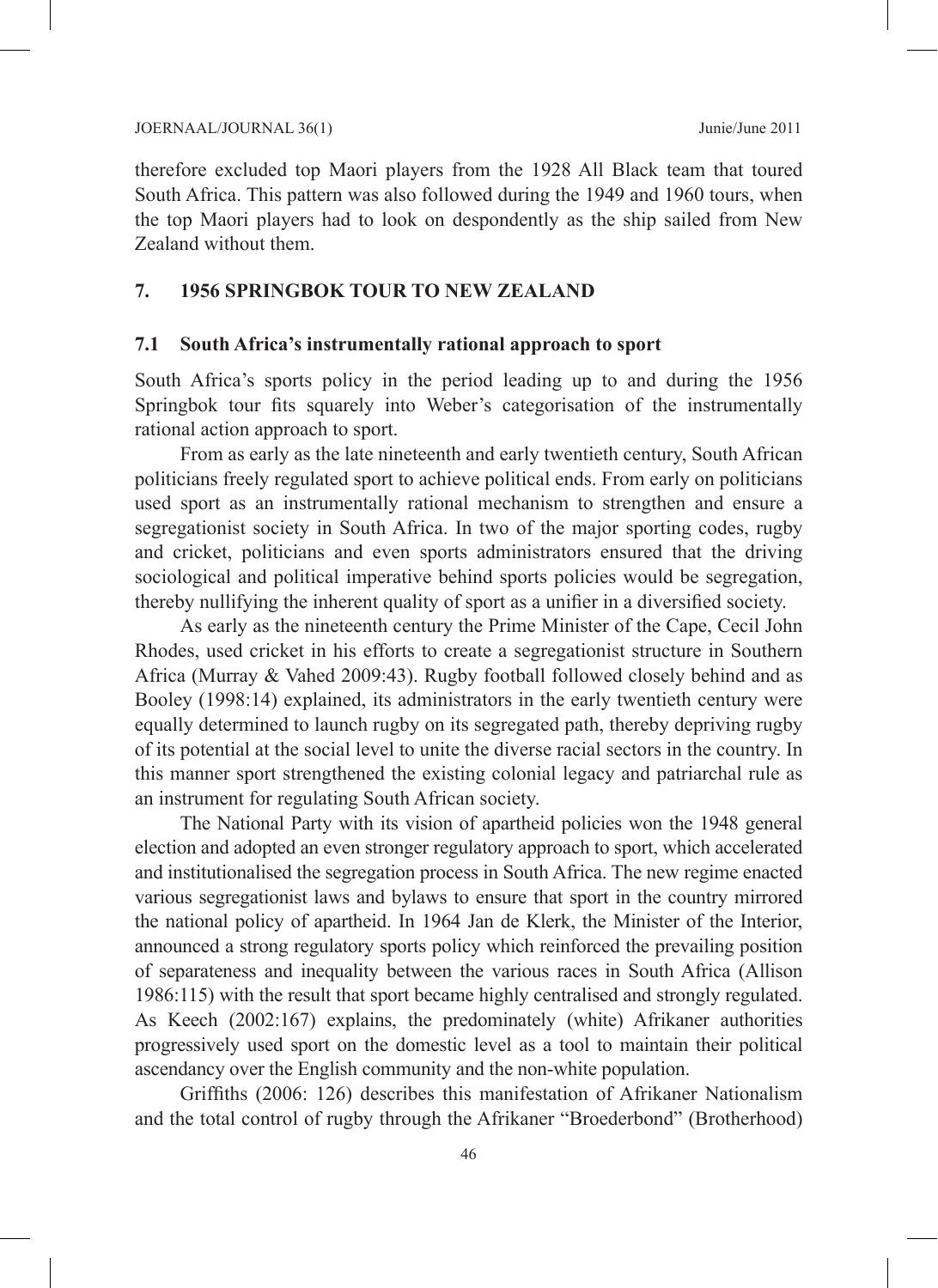(AB) organisation as all-encompassing. The AB was a secret Afrikaner organisation established to promote Afrikaner culture by ensuring that members of their organisation were placed in positions of influence. For example, of the eight players that led South Africa on the rugby field between 1956 and 1965, only two were not members of the AB and they captained the team for a mere three test matches between them (Griffiths 2006:127). (It should however be noted that the President of the South African Rugby Board, Dr Danie Craven, was not a member of the AB and he was steadfastly strongly opposed to their interference in sport.)

The control of rugby was in the hands of Afrikaner Nationalists, a problem that was exacerbated for decades by a government that exploited sport to strengthen its apartheid policies and fragmented society into separate racial entities. Sport was used as an instrument, not to unite and to build a nation, but to divide and to establish a divided South Africa. In reaction the non-racial sports movements, internally and externally, rallied around the normative principles of establishing unity and equity through sport in South Africa (Keech in Sugden and Tomlinson 2002:285).

The night before the team left on the 1956 tour, the coach and manager, Danie Craven, was approached by a man who informed him that his Assistant Manager, Mr B de Villiers, had been planted by the AB to keep an eye on him or even replace him if things were not going according to plan (Clayton & Greyvenstein 1995:134).

The AB's underlying motive for this regulatory control of rugby was to establish Afrikaner supremacy on all fronts, both internationally and at home. This had already been partly achieved in rugby when the 1949 All Black touring team was whitewashed, followed by the highly successful 1951/1952 tour to the United Kingdom. This meant that only one team stood between the Springboks and total international supremacy and the objective was therefore to achieve a second tour victory over the All Blacks in their own back yard.

However, the Springboks' claim to the world rugby crown was by no means secure. During the 1955 British Lions rugby tour to South Africa the Springboks were forced to share the series 2-2 with their traditional foe. When the Springboks lost the second test against the Lions, people were heard to say "that there were too many English players in the side" (Griffiths 2006:234). When the Springboks went on to lose another test and shared the series, this was met with stunned silence and disbelief that the *Boers* could have been defeated by the English (Grundlingh 1995:115). Players got death threats, and Danie Craven and the captain, Stephen Fry, were singled out for this kind of attention (Craven 1955:90).

## **7.2 New Zealand's approach to sport: value-rational idealism**

In sharp contrast to South Africa's instrumental-rational approach to sport, New Zealand adopted a different approach, which was less regulatory and less state controlled. From the outset New Zealand sports federations were quasi-autonomous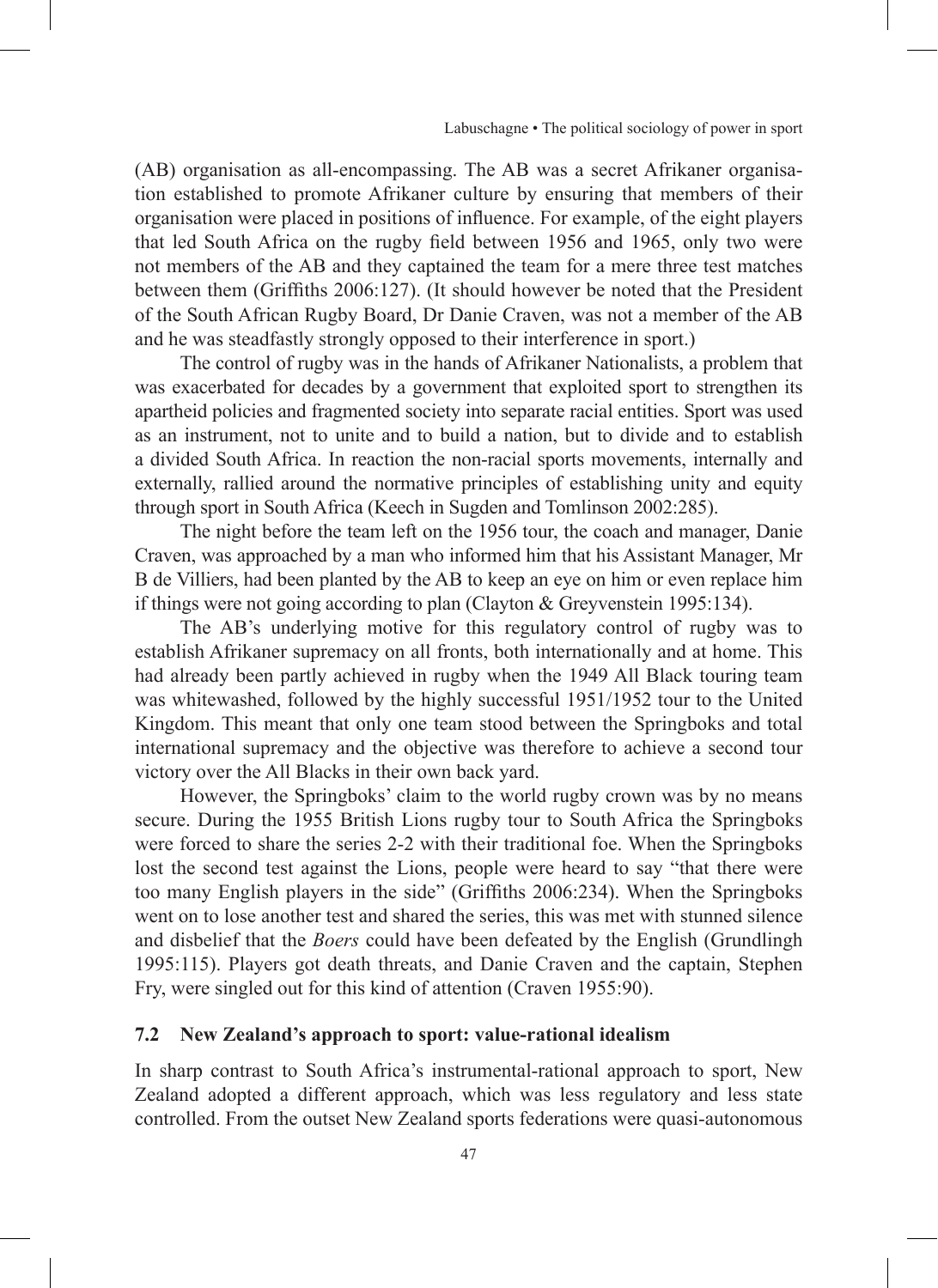with a significant part of the authority over sport delegated from the central government to the respective sporting codes (Houlihan 1997:67).

In New Zealand sport historically fulfilled a different, more integrationist role in society, which contrasted sharply with South Africa's segregationist approach. Rugby played a key role during the early foundational period in the social transformation of New Zealand and "assisted" politically and socially in the dismantling of the inherited social contradictions of colonial, patriarchal and bourgeois rule. The approach in New Zealand sport was accommodating and sport was not used as a regulatory and rational mechanism to exercise control over and enforce racial supremacy onto society. Weber (1968: 25) would classify this approach as a value-rational action, which demonstrates a high regard for absolute values, such as enhancing equality through sport. For example, the first Maori player in a New Zealand rugby team was recorded as early as 1872, more than 90 years before South Africa included a non-white player in one of their national teams.

In New Zealand rugby undoubtedly played a critical role to strengthen the nation-building process, in order to rid the former colony of the potentially dangerous side effects of colonialism. The manner in which rugby was organised in New Zealand enhanced social transformation and destroyed the social contradictions of colonial, patriarchal and bourgeois rule. This social transformation gave New Zealand rugby a national identity and pride in their status as a nation. In stark contrast, South Africa exploited sport to socially engineer the process of social transformation and to reinforce the social contradictions of colonial, patriarchal and bourgeois rule on the broader society.

However, in spite of New Zealand's value-based integrative approach to sport the NZRFU allowed themselves to be "dictated" to in terms of the racial composition of their teams against South Africa during the pre-global period. The NZRFU continued to bow to South African racial policies by excluding Maori players from their touring sides to South Africa. This happened during the 1928 and 1949 tours and also during the triumphant 1937 Springbok tour when a game against a Maori team was omitted from the itinerary. (Outstanding players, such as George Nepia – one of all time great All Blacks – and Jimmy Mill were in this manner excluded from the 1928 All Black touring party to South Africa.)<sup>2</sup>

Increased criticism was levelled at the NZRFU that by conceding to the "request" to exclude Maori players from their teams, they were actually importing apartheid into New Zealand. This criticism was countered by the NZRFU with the flimsy argument that it was necessary "to protect them (the Maori players) from the insult of apartheid" (Maclean 2001:4).

<sup>2</sup> P van der Schyff, an established author on the history of sport, actually suggested that the Moaris refused to play against the Springboks (Van der Schyff 1988:98-102).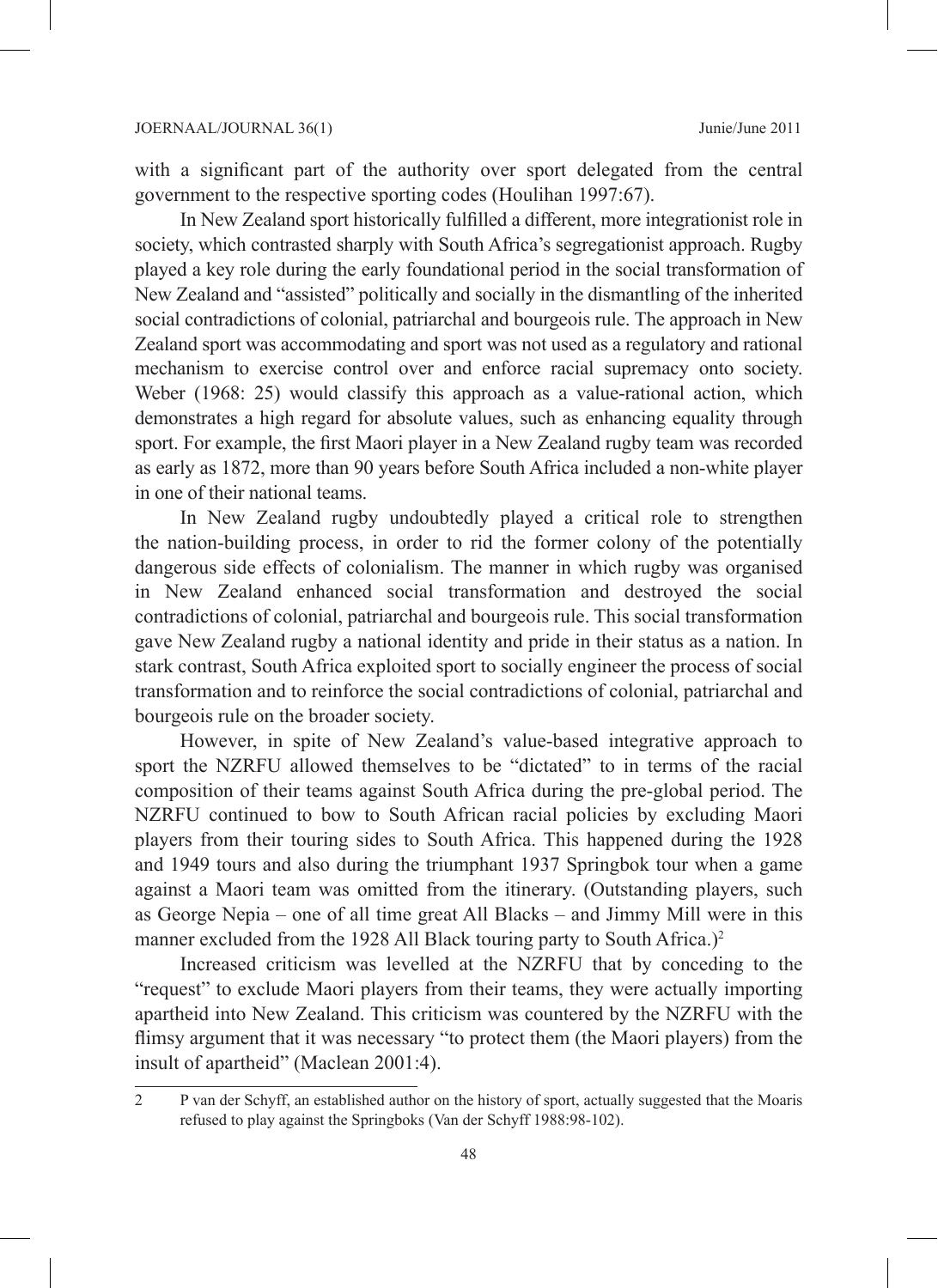This argument, in spite of its superficiality, was not initially challenged because the New Zealanders were united in their determination to defeat their old adversaries on the rugby field, a foe threatening New Zealand's status as the super power of rugby. The rugby fraternity was therefore largely prepared to "legitimise" the presence of the 1956 Springbok team in spite of the fact that the team was racially discriminative and was based on the underlying ideological premise of reinforcing colonial patriarchal and bourgeois rule. New Zealand society at large was eager, almost to the point of obsession, to flex their international muscles and rugby was the one commodity in which they could really assert themselves and gain international prestige.

The New Zealand society at large was relying on the supremacy of the All Blacks in rugby to obtain international prestige, but the problem was that they were seriously challenged by their traditional foe, the Springboks. If the 1956 Springbok team would manage to win the series, on top of their successes in the two earlier tours in 1921 (when they shared the series) and 1937 (when they won the series) and a 4-0 whitewash in South Africa this would have been a disaster for New Zealand rugby. No wonder Colin Meads (Howitt 1975:194) described the 1956 tour as nothing short of total war. The violence was on the rugby field and the "war" with South Africa was waged with a passionate determination to beat the old enemy, which pushed the racial issues into the background (Prince 1956:154).

Therefore, in spite of the fact that the Springboks were an "all white" team and represented an unjust society this elicited few protests in New Zealand against their presence or the absence of black players. A further reason for the lack of opposition was that New Zealand in the 1950s was demographically and socially substantially different in composition and outlook from the position 30 years later (during the 1981 tour). In 1956 the idea of a British Empire was still very strong, with its added cohesive dynamics, such as the values of "kith and kin" and the brotherhood of rugby. Therefore, in spite of the fact that the idealism of a valuerational approach was still the predominant underlying value in New Zealand's approach to sport, it included the notion of not prescribing to others how to conduct their affairs – epecially not to "our kith and kin" in South Africa, who fought side by side with them (the New Zealanders) in the Second World War. There was also the overarching concept of a British Empire and the accompanying assurances that it holistically provided for a "White Man's Club."

#### **8. THE 1981 TOUR TO NEW ZEALAND – THE WINDS OF CHANGE**

South Africa's instrumentally rational approach to sport was forced into the international spotlight during the 1965 Springbok tour which profoundly affected further relations with New Zealand. On 15 September 1965 Dr HF Verwoerd,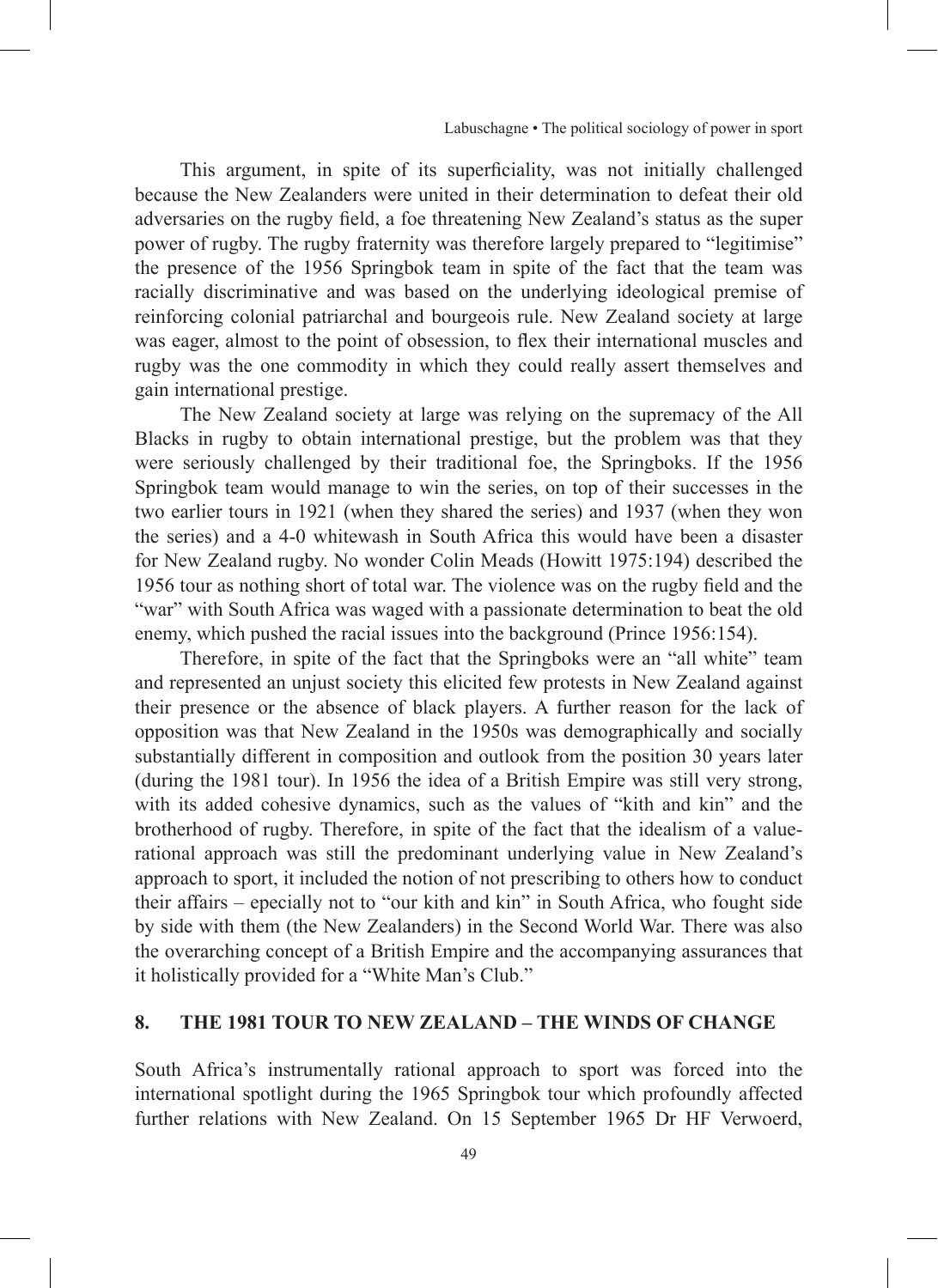the then Prime Minister of South Africa, announced that future All Black rugby teams would not be allowed to tour if they included Maori players. This regulatory approach to sport served to strengthen South Africa's racial policies, but accelerated the level of opposition to its racial policies and therefore served as a watershed incident in its rugby relations with New Zealand.

Verwoerd's public announcement forced the New Zealand authorities for the first time to take firm action. In reaction the NZRFU declared that they were no longer prepared to compromise their value-rational approach to sport to satisfy the apartheid regime and as a result the 1967 All Black tour to South Africa was cancelled. On the international front the favourable scenario that had protected South Africa for so long also changed. South Africa was expelled from the British Commonwealth and internationally the pressure was building up against its racial policies.

However, the pressure was temporarily relieved on the rugby front, when the South African government eventually caved in on the issue and allowed Maori players to tour South Africa as "honorary whites". The All Blacks touring party for the first time included not only "coloured players" but also a number of players who were openly outspoken in their opposition of South African racial policies and the way rugby was being exploited as an instrument of political superiority. When the All Blacks lost the series the outspoken scrumhalf Chris Laidlaw articulated the concerns of many when he said that it would be a pity if South Africans saw the victory of the Springboks as a "triumph for white domination" (Steyn 1972:216).

## **8.1 The 1981 Springbok tour to New Zealand: the instrument-rational approach**

During the early 1980s important political changes were taking place in South Africa with the government's rigid instrument-rational approach to sport being gradually watered down in the face of both external and internal pressure. As a result of the pressure the ideals of value-rational idealism slowly gained a foothold in South Africa's existing policies, with values such as equality in sport gaining momentum.

Significant political changes were noticeable in South Africa, such as that rugby clubs were opened to all players and that the first mixed rugby trials were held. At the junior level of rugby changes were also evident, for example the first non-white school team was allowed to play during the annual prestigious Craven Week for schools (Griffiths 1998:115). At the broader political level talks were taking place between the various role players, which eventually led to a fully inclusive democracy, less than a decade later.

However, in spite of the positive changes in 1981, it was too early to classify the policies of the South African government and rugby federation as value-rational idealism, because many of the changes (allowing Maori players to tour South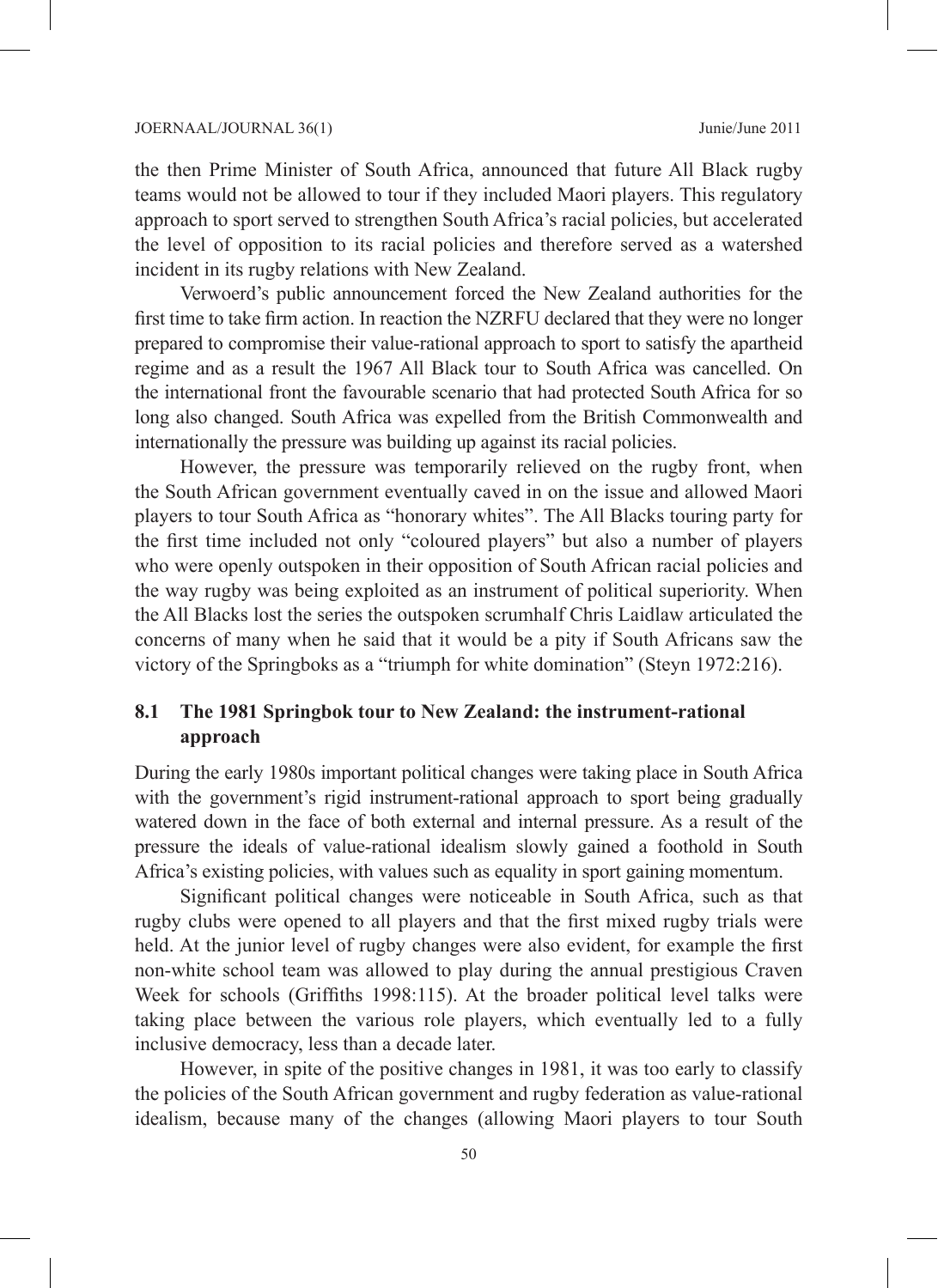Africa and the inclusion of a coloured player, Errol Tobias, in the 1981 team) were superficial with restrictive substance.

The 1981 Springbok team to New Zealand was led by Wynand Claassen, who was fiercely opposed to the control of the "Broederbond". The majority of the players in the touring party accepted (albeit reluctantly on the part of some) the values of racial equality and realised the wrongs of apartheid.

Unfortunately the opponents to the tour saw the changes that had been made as "too little, too late", because the New Zealand society had been transformed from its passive stance of 1956 towards racial issues. In 1981 large sectors of the population was no longer prepared to sacrifice their consciences for the sake of rugby supremacy. The escalating political energy was dynamically channelled and culminated in the traumatic events of the 1981 Springbok tour to New Zealand.

The 1981 Springbok management team, led by Prof. Johan Claassen, adopted the ill-advised tactic of trying to disassociate themselves from the instrumentrational approach (Louw 1987:93). They insisted that they were in New Zealand "not to concern themselves with politics" but to play rugby and were therefore only prepared to answer questions on rugby issues (Claassen 1985:115). However, the hostile media were not prepared to be stonewalled on the issue of values and human rights and were relentless in their criticism of the tour.

## **8.2 New Zealand perspective: value-rational idealism**

In 1981 New Zealand was clearly a different place from 1956, when the country was united in an overwhelming urge to avenge themselves against the Springboks on the rugby field. New Zealand had lost the cohesion since then and was no longer united on values such as its perception of the role of sport and the justification for the 1981 Springbok tour.

The fact was that geopolitical changes since 1956 had altered New Zealand's social landscape. In the 1950s the country's culture was resolutely rural, dominated by the farming community, which was the financial backbone of the economy. Although the majority of the population lived in the cities, New Zealand was predominantly suburban and a "quiet" society. The 1956 tour furthermore took place during the pre-global era and many of the New Zealanders were living in the mindset of relative international aloofness and political passivity, without a clear understanding of the political situation in South Africa, especially since the 1948 institutionalisation of apartheid.

However, demographic changes during the 1970s and 1980s transformed the New Zealand demographic landscape drastically, to such an extent that the cities became more dominant than the rural farming communities. Auckland grew from 300 000 citizens in the fifties to more than a million in the eighties, with an ethnically more diverse population, because rural Maoris and Pacific Islanders were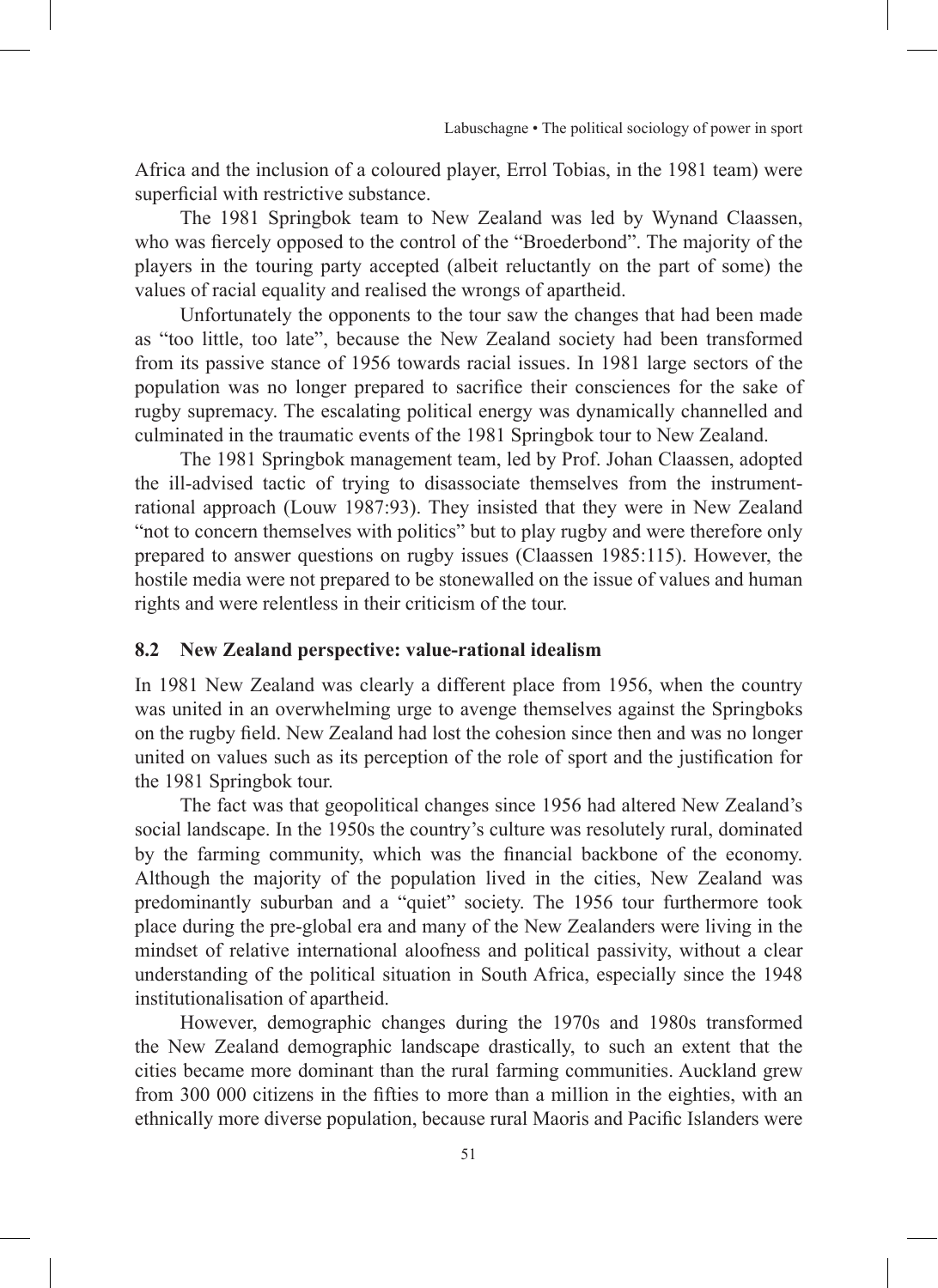entering the cities in large numbers (MacClean 2008: 120). The general public was also better informed about political events in South Africa, because television coverage brought the 1976 Soweto uprising into their living rooms. In stark contrast to the position during the 1956 tour, New Zealand society in the 1970s had entered a global phase and had a stronger appreciation of their place in the interconnected global arena.

Therefore, in contrast to the welcoming attitude of the average New Zealander in the 1950s, in the 1980s there was a vociferous opposition, prepared to express value-rational idealism towards sport. Those objecting to the tour were motivated by broader values and idealism and they made sure that they had done their homework this time (Dobson 1996: 156). One of the leaders, Tim Shadbolt, voiced the opposition of the new generation of Auckland students to the older generation's support of the tour in an organisation named Halt All Racist Tours (HART). Using strong symbols, such as street theatre and a massive presence at rugby matches to encircle the beleaguered "enemy", HART was instrumental in setting the stage for severing ongoing rugby ties with South Africa.

Even among the All Black players the opposition to a continued relationship with South Africa and its racial policies was mounting. A number of players regarded universal issues, such as human rights, as a higher priority than playing rugby against the Springboks. Ken Gray, undoubtedly one of the best props in the world in his day, withdrew from the 1970 All Blacks tour to South Africa on moral grounds. This was a severe blow to the All Blacks and Colin Meads, who subsequently became the New Zealand rugby player of the century, thought that if Gray had toured South Africa they could have probably won the series (Veysey 1974:174).

During their 1981 tour to New Zealand the All Blacks captain, Graham Mourie, declared that he was not prepared to play against the Springboks (Claassen 1985:132). In spite of these attitude changes in New Zealand society their Prime Minister, Robert Muldoon, was seen to be out of step with the prevailing mood of the younger New Zealanders. Muldoon was afraid to oppose the 1981 Springbok tour and adopted a strong instrumentally rational approach towards the tour. The reason for this was the prevailing belief that the opposition Labour Party's decision to postpone the Springboks' 1973 tour to New Zealand had been responsible for the party's fall from government (Dobson 1996:156). Muldoon decided, rather opportunistically, to borrow the South African line of "keep politics out of sport", a regulatory approach that fell out of favour internationally and reflected a politically naive understanding of the nature of politics.

Muldoon's National Party's 1975 election campaign was therefore built on this outdated dictum of "keeping politics out of sport" and he was determined to rationally ensure that the police force was employed to ensure that the tour would go ahead. As a result he was criticised for being contemptuous of tour opponents, especially African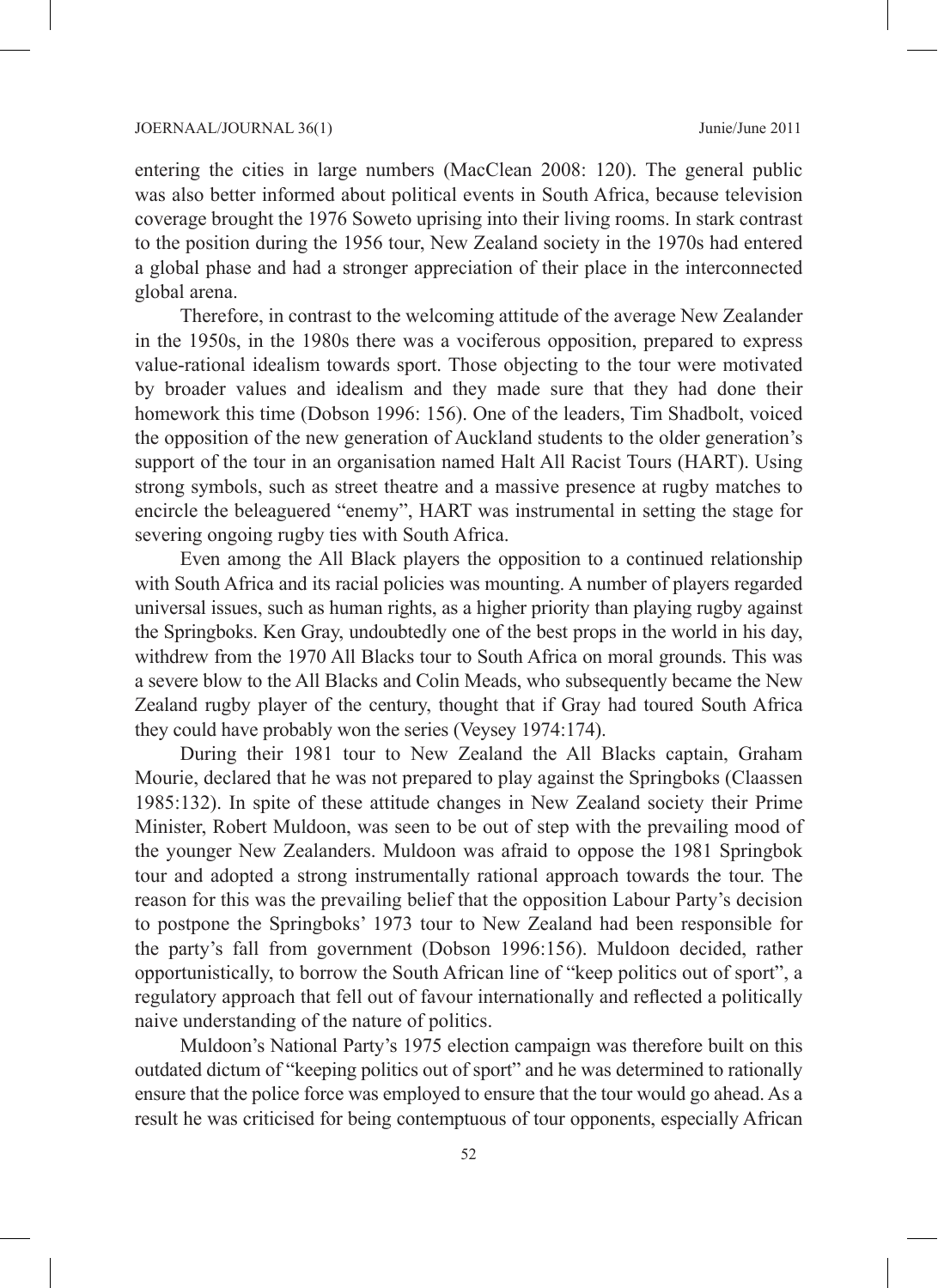leaders' opinions, because he refused to meet the leader of the Supreme Council for Sport in Africa, Abraham Ordia. Muldoon afterwards declared that Ordia was not a government representative, but simply a sports administrator (Dobson 1996:156).

Support for the 1981 tour predominantly came from the older generation and the majority of the rugby players who were vehemently defending their position and right to play rugby and to maintain sporting contact with South Africa. After the cancellation of the 1973 tour the great Colin Meads expressed his regret about the possibility of there being no rugby contact with South Africa: "I feel sorry for the young players of today. They *need* to play against the Springboks; tradition and the game of rugby demand that" (Veysey 1975:175).

Although the opponents of the tour were in the minority, they were no longer prepared to allow the prestige and tradition associated with rugby to stand in the way of what they believed was right. It was especially the younger generation that rose up in protest against the tour and voiced their belief that New Zealand was out of step with the rest of the world with its outdated notion of "not mixing politics and sport".

Although the tour was completed, it was severely disrupted by opponents to the tour. The Springboks were virtually under siege behind barbed wire and one of the games, against Waikato, was cancelled. The relative "success" of the antitour movement was grounded in the broad international condemnation of sporting contact with South Africa.

#### **9. THE CASEY JUDGMENT AND VALUE-RATIONAL IDEALISM**

When the 1985 All Black tour to South Africa was cancelled it effectively meant that value-rationalism triumphed over the instrumentally rationalist approach to sport. Judge Casey's judgement effectively stopped the 1985 All Black tour to South Africa and ended rugby ties with their old arch foe.

Earlier two New Zealand barristers had filed an application in the New Zealand High Court to stop the tour and based their application on the fact that the NZRFU was obliged to follow their own constitution, which stated as one of its objects "to control, foster and develop the game of rugby". Their application stated that the proposed tour would harm rugby football in New Zealand. Amidst the legal wrangle the tour was cancelled because the injunction was brought late, which meant that there was not sufficient time to oppose it before the tour would kick off.

Furthermore, for the first time there were stronger dissenting voices in the NZRFU with a split in the rugby fraternity noticeable. Representatives of Auckland and North Harbour, together with Ray Harper of Southland and Peter Wild of Nelson Bay, argued that the tour would damage rugby at school level (Dobson 1996:173). However, the majority of the members of the NZRFU were still in favour of the tour and voted that it should go ahead. In the end this was an academic exercise,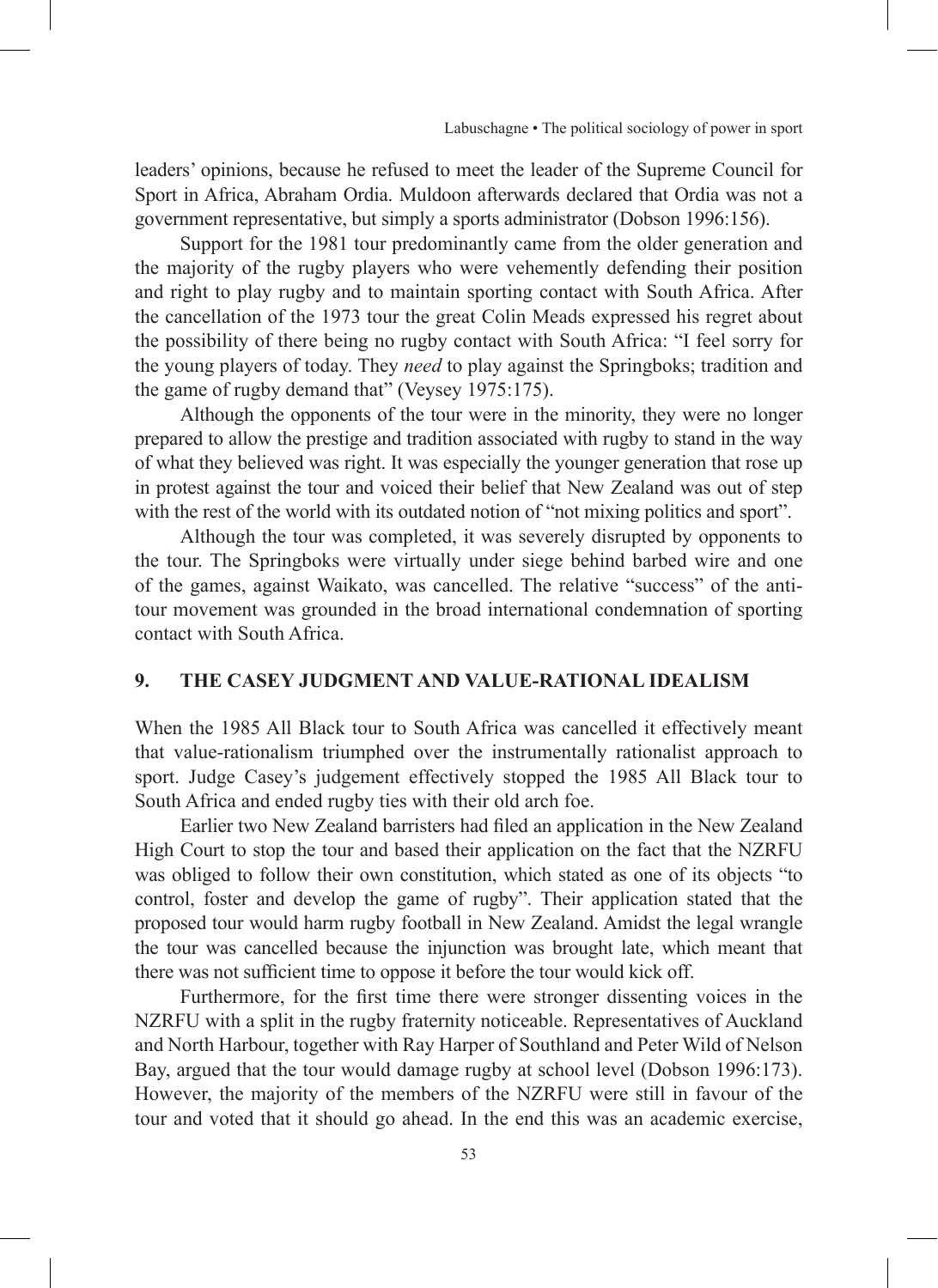because the injunction and the decision by the courts meant that if the tour had gone ahead the NZRFU would have been held in contempt of court.

These developments during the 1980s meant that value-rational idealism had triumphed, but the "victory" was short-lived, because rugby was fast developing from an amateur sport to a professional one. There was worldwide frustration with amateur rugby, which was still organised on a semiprofessional basis, with clandestine payments to rugby players in a cloak and dagger style. In 1986 the All Blacks therefore simply defied the ban by touring South Africa as "individuals" (the Cavaliers). Although the New Zealand players denied this, it was widely rumoured they were handsomely paid by their South African hosts, which paved the way for professionalism and defeated the concept of a value-driven approach to sport.

#### **10. SUMMARY AND CONCLUSION**

The turmoil and hardships of 1981 and 1985 could have been prevented if the same political and social determination had been exercised earlier to force South African sport to rid itself of the social contradictions of colonial patriarchy and bourgeois rule. The initial accommodating and conciliatory approach of the NZRFU had undoubtedly served to reinforce and maintain South Africa's pattern of discriminatory policies in sport (Howitt 1975:158).

South Africa's encompassing isolation in sport made a substantial contribution to pressurise the apartheid regime to dismantle its apartheid structure and rational approach to sport. After South Africa's democratisation and the unification of the various rugby federations into one body, the instrumentally rational approach to sport was replaced by a more strongly value-orientated approach. This valuerational idealism approach to sport propelled the Springbok team to a victory during the final of the 1995 Rugby World Cup against the more fancied All Black team. This victory in the Rugby World Cup created a wave of nationalism and a feeling of togetherness which swept through the once deeply divided society. The late Steve Tshwete, who was the then Minister of Sport, exclaimed afterwards that never in the history of the country the people were so solidly united (Labuschagne 2004:123).

However, sadly, since the glory days of 1995 the new government reverted to a stronger instrumentally rational approach to sport to accelerate the pace of sports transformation. Again it resulted in the fact that the level of political interference reached unacceptable levels.

It is evident from this discussion that politics navigate sporting action and that values are mostly subservient to political agendas. Sport is a highly prized commodity, which ensures the dominance of the instrumentally rational approach to sport and the fact that sport as a commodity will always be exploited by politicians for prestige and as an instrument of manipulation. In the end the dictum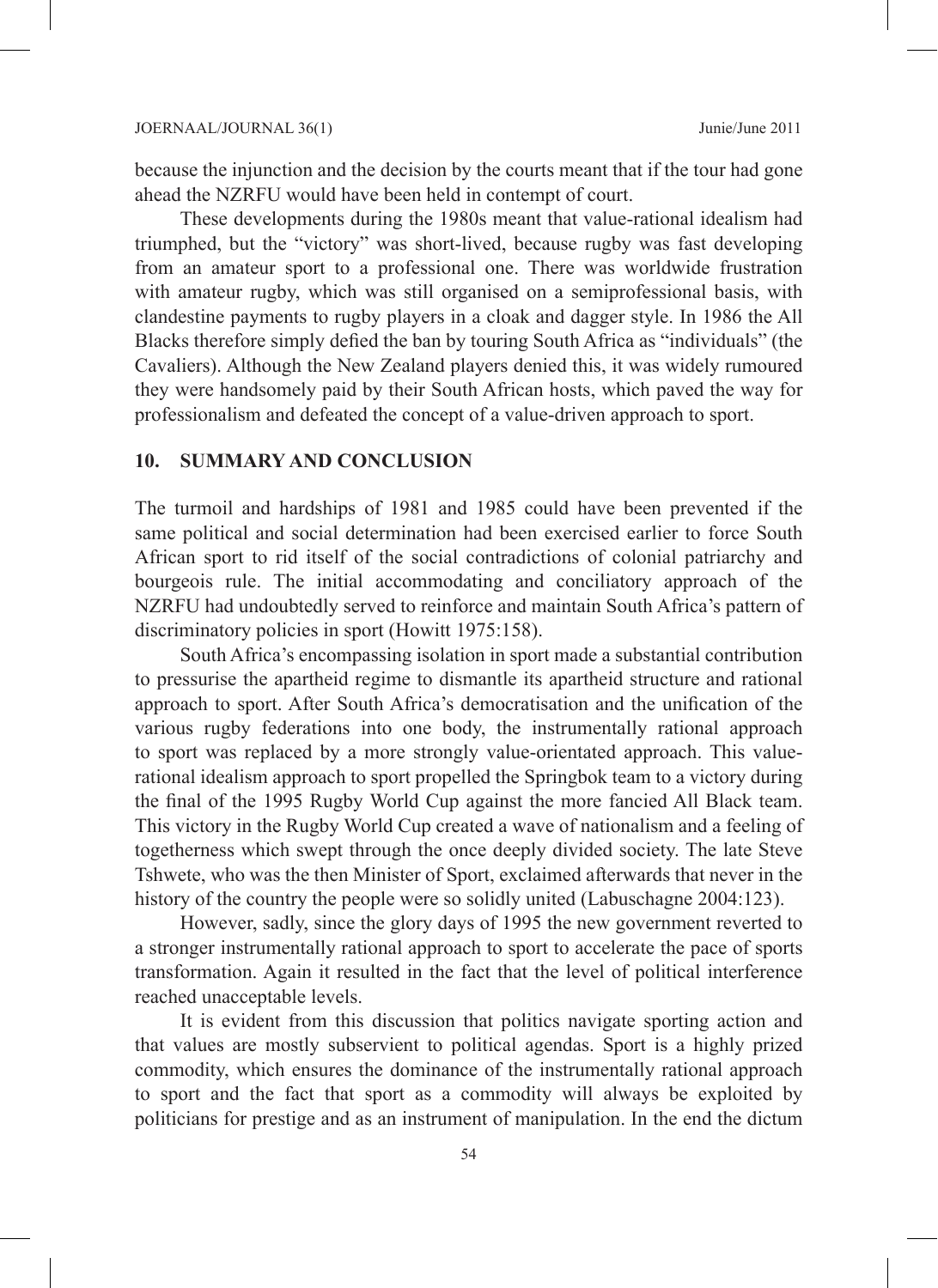of Lord Killanin, former President of the International Olympic Committee, is still as valuable as when it was originally made. Killanin declared that since it is impossible to keep politics from sport the only reasonable alternative is to keep it within manageable levels (Killanin & Rhoda 1979:115).

#### **LIST OF SOURCES**

Allison L 1986. *The politics of sport*. Manchester: Manchester University Press.

Cantelon H & Ingham R 2002. *Theory, sport and society*. Toronto: Garamond Press.

Claassen W 1985. *More than just rugby*. Johannesburg: Hans Strydom Publishers.

Craven D 1956. *Die Leeus keil ons op*. Johannesburg: Afrikaanse Pers Boekhandel.

Dobson P 1996. *Rugby's greatest rivalry: South Africa vs. New Zealand*. Johannesburg: Human and Rousseau.

Greyvenstein C 1999. *Springbok saga.* Cape Town: Human and Rousseau and Toyota South Africa Ltd.

Griffiths E 2006. *The captains.* Jeppetown: Jonathan Ball Publishers Ltd.

Grundlingh AM 1995. *Beyond the try line: rugby and South African society.* Johannesburg: Ravan Press.

Hague R & Harrop M 1995. *Comparative government and politics*. Basingstoke: Palgrave and McMillan.

Heywood A 2003. *Politics*. Basingstoke: MacMillan Press Ltd.

Houlihan B 1997. *Sport policy and politics*. New York: Routledge.

Howitt B 1975. *New Zealand rugby greats*. Auckland: Moa Publications.

Jarvie G 2006. *Sport, culture and society*. London: Routledge.

Keeck M 2002. "Contest, conflict and resistance in South Africa's sport policy". In: Sugden J and Tomlinson R. *Power games; a critical sociology of sport*. London: Routledge.

Killanin MM & Rhoda J 1979. *The Olympic Games*. Oxford: Oxford University Press.

Labuschagne P 2004. "The role of sport in post-apartheid South Africa", *Journal for Contemporary History* 20(1): 119-128.